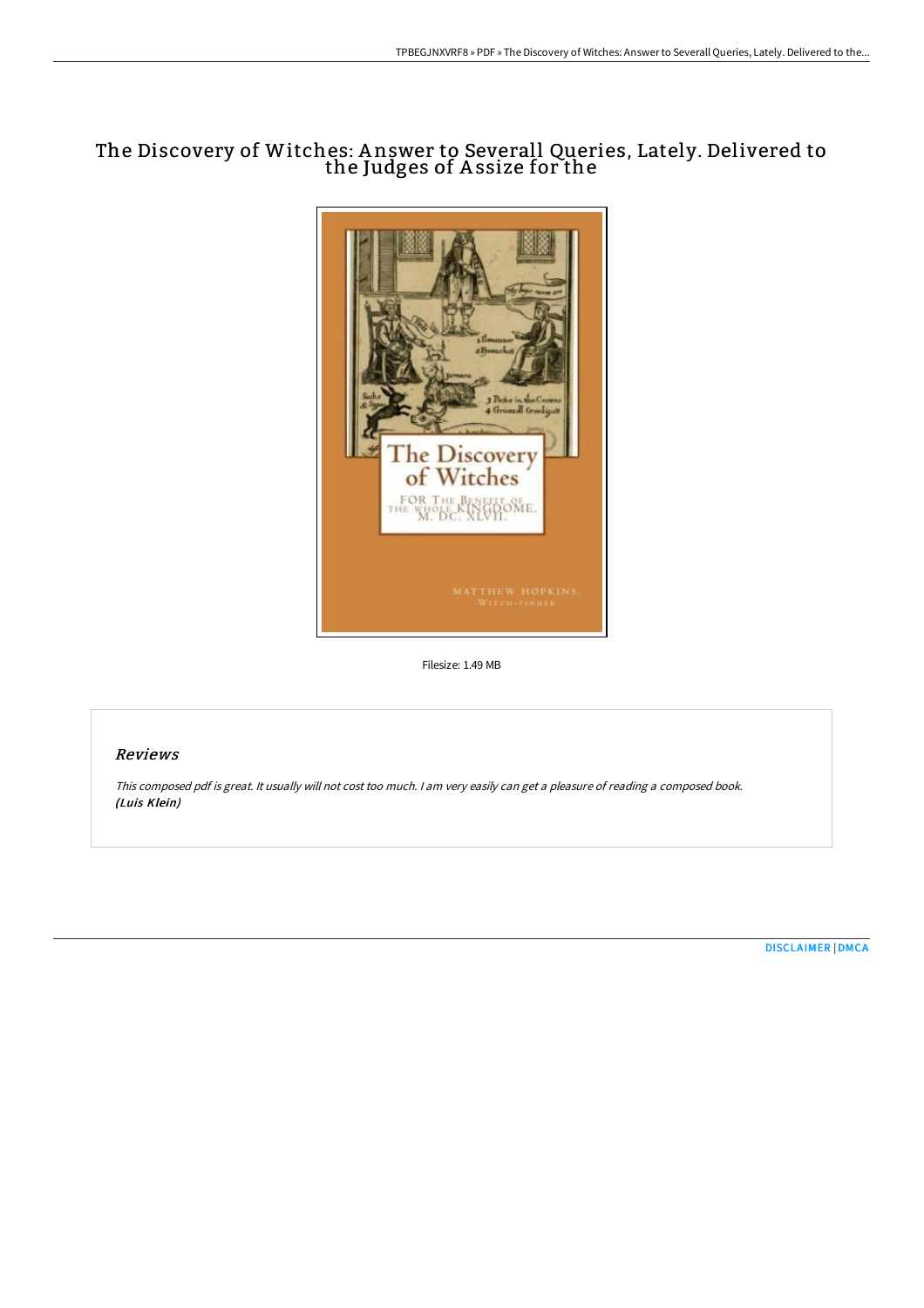#### THE DISCOVERY OF WITCHES: ANSWER TO SEVERALL QUERIES, LATELY. DELIVERED TO THE JUDGES OF ASSIZE FOR THE



To read The Discovery of Witches: Answer to Severall Queries, Lately. Delivered to the Judges of Assize for the eBook, please follow the hyperlink listed below and save the document or gain access to additional information which might be relevant to THE DISCOVERY OF WITCHES: ANSWER TO SEVERALL QUERIES, LATELY. DELIVERED TO THE JUDGES OF ASSIZE FOR THE book.

Createspace, United States, 2013. Paperback. Book Condition: New. 229 x 152 mm. Language: English . Brand New Book. A Text of Significant Historical Importance. Written by the English Witchfinder General Mathew Hopkins. Written around 1647 for Judges of Assize for the County of NORFOLK. The Discovery of Witches: In Answer to severall QUERIES, LATELY. Delivered to the Judges of Assize for the County of NORFOLK. And now published By MATTHEW HOPKINS, Witch-finder, FOR The Benefit of the whole KINGDOME. M. DC. XLVII. Matthew Hopkins (c. 1620 - 12 August 1647) was an English witchhunter whose career flourished during the time of the English Civil War. He claimed to hold the office of Witchfinder General, although that title was never bestowed by Parliament. His witchhunts mainly took place in the eastern counties of Suffolk, Essex, Norfolk, and occasionally in Cambridgeshire, Northamptonshire, Bedfordshire, and Huntingdonshire. Hopkins witch-finding career began in March 1646 and lasted until his retirement in 1647. During that period, he and his associates were responsible for more people being hanged for witchcraft than in the previous 100 years, and were solely responsible for the increase in witch trials during those years. He is believed to have been responsible for the deaths of 300 women between the years 1644 and 1646. It has been estimated that all of the English witch trials between the early 15th and late 18th centuries resulted in fewer than 500 executions for witchcraft. Therefore, presuming the number executed as a result of investigations by Hopkins and his colleague John Stearne is at the lower end of the various estimates, their efforts accounted for about 40 per cent of the total; in the 14 months of their crusade Hopkins and Stearne sent to the gallows more people than all the other witchhunters in the 160 years...

 $\mathbb{R}$ Read The Discovery of Witches: Answer to Severall Queries, Lately. [Delivered](http://digilib.live/the-discovery-of-witches-answer-to-severall-quer.html) to the Judges of Assize for the Online  $\blacksquare$ [Download](http://digilib.live/the-discovery-of-witches-answer-to-severall-quer.html) PDF The Discovery of Witches: Answer to Severall Queries, Lately. Delivered to the Judges of Assize for the